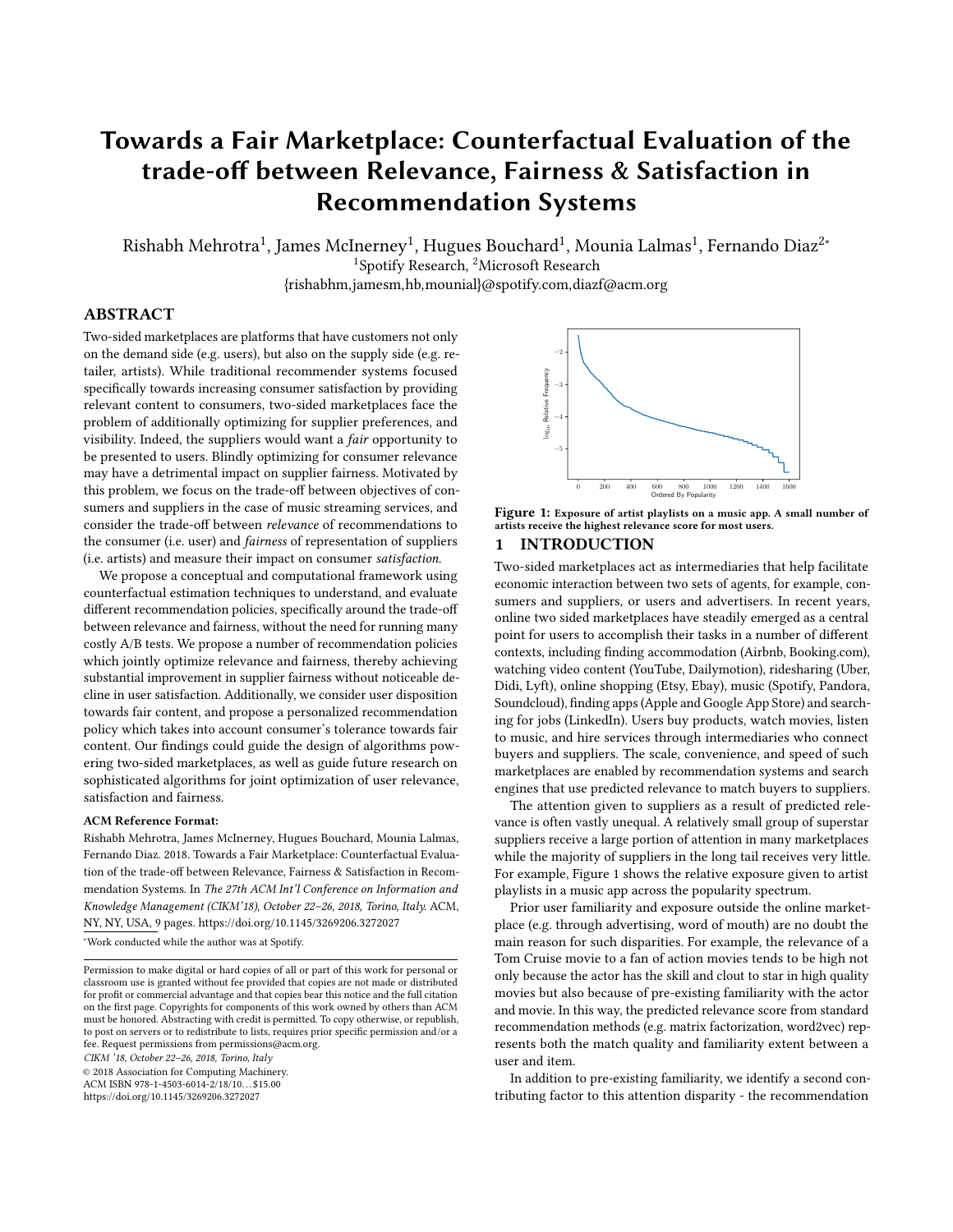strategies powering 2-sided marketplaces. Recommendation systems suffer from an inherent problem of "superstar economics" [\[21\]](#page-8-0): rankings have a top and a tail end, not just for popularity, but also for relevance, as is evident in Figure [1.](#page-0-0) In an attempt to maximize user satisfaction, recommender system optimize for relevance. This inadvertently leads to lock-in of popular and relevant suppliers, especially for users who want to minimize the effort required to interact with the system. A major side-effect of the superstar economics is the impedance to suppliers on the tail-end of the spectrum, who struggle to attract consumers, given the low exposure, and thus, are not satisfied with the marketplace. Indeed, to continue to attract more suppliers to the platform, two-sided marketplaces face an interesting problem of optimizing their models for supplier exposure, and visibility. Indeed, the suppliers (e.g. retailers, artists) would want a fair opportunity to be presented to the users.

In this work, we aim at understanding the interplay between relevance, fairness and satisfaction in a two sided marketplace ecosystem. Specifically, we consider the trade-off between consumer relevance and supplier fairness and discuss its impact on consumer satisfaction. A system optimizing for relevance might be unfair to unpopular suppliers, i.e., conditioned on being known to a user, a supplier with the same user satisfaction might have a lower probability of being recommended. On the other hand, exposing all suppliers equally might severely impact consumer satisfaction. Indeed, evaluating such trade-offs between relevance and exposure to different suppliers is hard, since offline estimates are usually confounded and running large scale A/B tests is not only expensive and time consuming, but it might severely impact user experience.

We propose to address this problem using causal inference techniques, under the counterfactual evaluation framework. This approach effectively allows one to run many costly A/B tests offline from logged data, making it possible to estimate and optimize different metrics quickly and inexpensively. We consider the case of music recommendation in a streaming platform, and present results on the impact on user satisfaction when a system optimizes for consumer relevance, versus a system optimizing for supplier fairness. Further, we propose a number of recommendation policies which balance the objectives of consumer relevance and supplier fairness. Additionally, we study user-level disposition and establish that users have varying affinity and sensitivity towards popular and fair content. We leverage this insight and propose a personalized method of recommendation which takes into account consumer level disposition while recommending content. Unbiased estimation of satisfaction metrics using the counterfactual framework enables us to understand, devise and evaluate fairness aware recommendation strategies.

In summary, we make the following contributions:

- We identify, and formalize the importance of explicitly considering supplier fairness, and investigate the interplay between fairness, relevance in a 2-sided marketplace setting.
- We propose a conceptual and computational framework, based on counterfactual estimation techniques which provide an unbiased estimate of metrics. We leverage the proposed framework to understand how fairness and relevance impact user satisfaction in a live music streaming platform.
- We propose a number of recommendation policies, which jointly optimize for supplier fairness and consumer relevance.
- We propose a personalized fairness aware recommendation strategy, which leverages user level disposition towards fair content.

The proposed framework is not limited to a specific definition of fairness or satisfaction, and is generic enough to enable plugging of various definitions and constraints.

#### 2 RELATED WORK

#### Fairness, Relevance & Satisfaction:

The growing ubiquity of data-driven learning models in algorithmic decision-making has recently boosted concerns about the issues of fairness and bias. Recent work has explored the development of classification models with fairness-aware regularization [\[30\]](#page-8-1), fairness aware decision making systems [\[9\]](#page-8-2), prediction models for individual fairness [\[6\]](#page-8-3), fair division of resources [\[2\]](#page-8-4), auditing for fairness [\[17\]](#page-8-5) and fairness in rankings [\[4,](#page-8-6) [25\]](#page-8-7). While most work on fairness so far has focused on users, and individuals, our work focuses exclusively on supplier fairness in marketplaces.

Satisfaction can be understood as the fulfillment of a specified desire or goal [\[13\]](#page-8-8). However, satisfaction itself is a subjective construct and is difficult to measure. Techniques to estimate satisfaction range from collecting explicit feedback from users [\[8,](#page-8-9) [10,](#page-8-10) [18\]](#page-8-11), to implicit signals of satisfaction [\[11,](#page-8-12) [28\]](#page-8-13). Recent work has also explored ways of incorporating (business) constraints while optimizing metrics in a ranking setting [\[24\]](#page-8-14)

#### Marketplaces:

Research on platforms, and marketplaces have enjoyed a long history of detailed research [\[23,](#page-8-15) [26\]](#page-8-16), with past work exploring competition [\[3\]](#page-8-17), strategies [\[7\]](#page-8-18) and economies [\[16\]](#page-8-19) in such marketplaces. The concept of multiple stakeholders in recommender systems is also suggested in prior research [\[1\]](#page-8-20), including a previous attempt on considering multi-sided fairness in marketplaces [\[5\]](#page-8-21). There is a substantial literature in real-time targeted advertising in which advertisers constraints are incorporated into the decision to deliver personalized advertising to a user (see [\[29\]](#page-8-22) for a detailed survey). The current work is among the first to consider the impact on user satisfaction in an online streaming marketplace.

#### Counterfactual Estimation:

Off-policy evaluation, and counterfactual estimation of metrics has recently gained a lot of attention in the research community, with recent work focusing on counterfactual estimation of search engine metrics [\[14\]](#page-8-23), for evaluating slate recommendations [\[27\]](#page-8-24). Nedelec et al. [\[20\]](#page-8-25) present a detailed overview and comparison of many different counterfactual estimators.

## 3 PROBLEM FORMULATION

To continuously attract suppliers to the platform, recommender systems powering 2-sided marketplaces should not only consider consumer relevance and satisfaction, but also take into account the impact of their recommendations on suppliers. We motivate the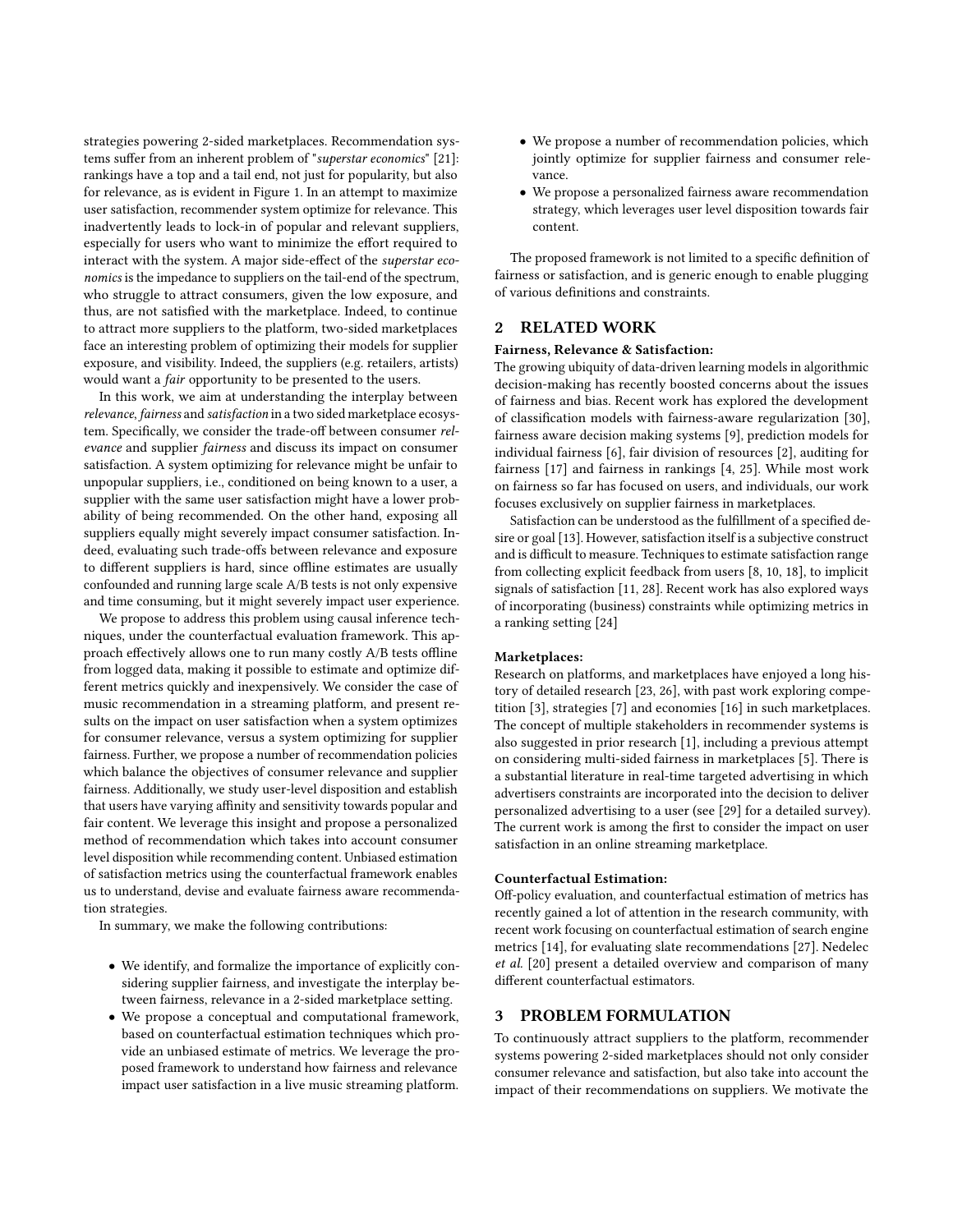need for explicitly considering supplier fairness while recommending content.

Data Context: We consider the specific use case of a global music streaming platform as a 2-sided marketplace, with consumers being users who listen to music, and artists being the suppliers. The recommendation system recommends a set of tracks (i.e. songs) to the user, each of which could come from different artists. Different sets have varying degree of relevance to user's interests, and users could be satisfied with the recommended set to varying extent.

## <span id="page-2-0"></span>3.1 Definitions

We define key concepts of user relevance, supplier fairness and user satisfaction, which are used throughout the paper.

Relevance: Personalization is the ability to recommend content and services tailored to individuals (i.e. users) based on knowledge about their preferences and behavior. Personalized recommendations rely on making recommendations that are relevant to the user. We operationalize the notion of relevance for the user and identify a recommendation as relevant if it closely resembles user's interest profile. We train a skip-gram model [\[19\]](#page-8-26) to learn embedding based representation in the join space for both users and tracks, based on historic user interactions with tracks. We then average the track vectors to compute the representation for a set of tracks. The relevance score of a set to a user is computed using cosine similarity. The higher the relevance score, the more relevant a given set is to a user based on their music interests.

User Satisfaction: The central idea in online marketplaces is to keep users satisfied. In this work, we consider satisfaction from the consumer perspective and define it as the subjective measure on the utility of recommendations. The higher the system utility is for the consumer, the more satisfied the consumer would be. Since satisfaction cannot be measured at scale using explicit feedback, recommender systems often rely on implicit feedback based on behavioral signals, such as the number of clicks or the dwell time (i.e., the time interacting with a recommended item). In our analysis and experiments, satisfaction is measured as the number of tracks the user listens to in a recommended set. Higher values indicate greater user satisfaction.

Fairness: Recommendations suffer from an inherent problem of "superstar economics" [\[21\]](#page-8-0): rankings have a top and a tail end, and consequently more popular choices remain more popular because they appear at the top of the ranking. This inadvertently leads to lock-in of popular products and items, especially for users who want to minimize access costs. A major side-effect of the superstar economics is the impedance to suppliers on the tail-end of the spectrum, who struggle to attract consumers, and thus, are not satisfied with the marketplace.

Given the prevalence of superstar economics in marketplaces, the recommender systems powering marketplaces should surface content from not only popular artists but also from less popular and new artists. Doing so has major advantages for marketplaces, including attracting new artists, among others. As recommender

systems surface content that is increasingly more relevant to the user, the corresponding distributions of recommended tracks & artists tend to become narrow, leasing to extreme personalization where recommendations skew majorly to a single or a small set of content type. Often, this ends up in a small number of popular artists being recommended to users, while newer or less popular artists are not being surfaced by recommender systems. To counter this, we introduce a notion of group fairness, which requires that the content shown to users be spread well across the wide longtailed popularity spectrum, rather than focusing on a small subset of popular artists.

We operationalize the concept of *fairness* for the supplier (i.e. artists), using the popularity of the supplier. We divide the artists into different groups based on their position in the popularity spectrum. Specifically, we consider the popularity distribution of all artists, and bin the artists into ten bins of equal size. In light of group fairness, a set of tracks is fair if it contains tracks from artists that belong to different bins. For a set of tracks that only contains tracks from (say) the most popular bins, the fairness estimates should be low. To this end, we compute the group fairness measure  $(\psi)$  of a set of tracks (s) as:

$$
\psi(s) = \sum_{i=1}^{K} \sqrt{|a_j| \sqrt{|a_j|} \exp(i \text{ and } a_j)} \tag{1}
$$

where  $K = 10$  is the number of popularity bins considered,  $P_i$  is the set of orticle belonging to the popularity bin i. s is the recommended set of artists belonging to the popularity bin  $i$ ,  $s$  is the recommended set, and  $A(s)$  is the collection of artists in the set s, with  $a_i$  being the j-th track in the set.  $\psi(s)$  rewards sets that are diverse in terms of the different artist popularity bins represented and, as per the current definition, fair to different popularity bins of suppliers. Given the nature of the function, there is more benefit to selecting an artist from a popularity bin not yet having one of its artist already chosen. As soon as an artist is selected from a bin, other artists from the same bin start having diminishing gain owing to the square root function (e.g.  $\sqrt{2} + \sqrt{1} > \sqrt{3} + \sqrt{0}$ ).<br>There have been numerous at

There have been numerous attempts to define fairness [\[25,](#page-8-7) [30\]](#page-8-1), and it is unlikely that there will be a universal definition that is appropriate across all applications. We contend that our definition of group fairness is one of the many different possible fairness definitions, and the framework presented in this work is amenable to other interpretations and definitions of fairness.

#### 3.2 Contextual Bandit Formulation

Traditional approaches to recommendations (e.g. collaborative filtering) fail at handling uncertainty of relevance of items, and are incompetent at handling new information (new users, new items). Contextual bandits have recently emerged as a viable alternative [\[15,](#page-8-27) [31\]](#page-8-28). We formalize the recommendation problem as a combinatorial contextual bandit problem, wherein the recommender system powering the 2-sided marketplace repeatedly interacts with consumers as follows:

- (1) the system observes a context  $x \sim D(x)$  over some space X;
- (2) based on the context, the system chooses an action  $a \in A$ , from the space of possible actions (i.e. sets to recommend);
- (3) given the context and the action, a reward  $r \in [0, 1]$  is drawn from the distribution  $D(r|x, s)$ , with rewards in different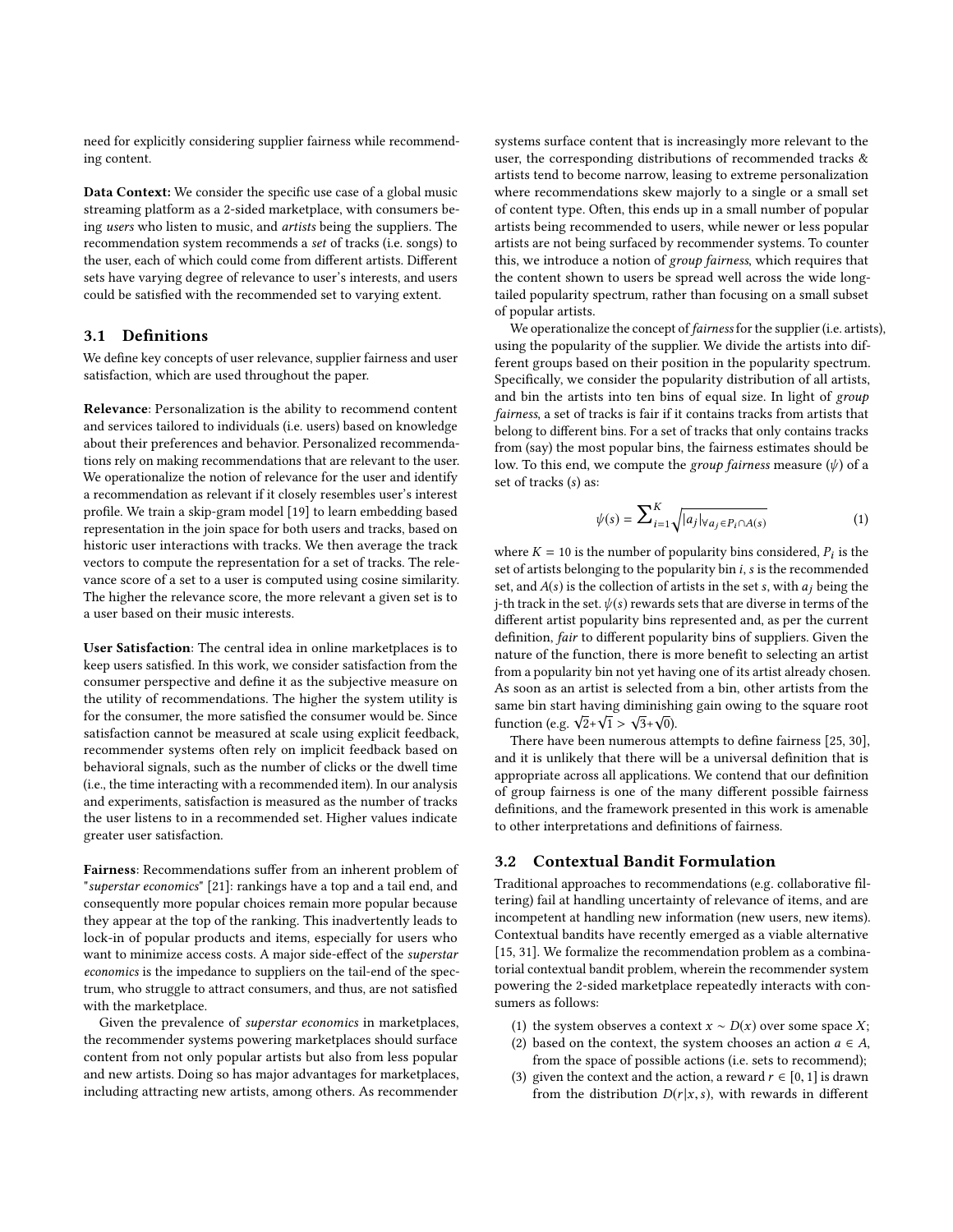<span id="page-3-0"></span>

Figure 2: Interplay between relevance scores and fairness scores of sets (playlists). Left: The distribution of normalized relevance scores vs normalized fairness estimates for all recommended sets. We observe that very few sets have higher relevance and high fairness. Right: The distribution of fairness estimates for all recommended sets, compared with the fairness estimates for relevant sets. The relevant sets have lower fairness scores compared with the general fairness scores for all sets.

rounds being independent, conditioned on contexts and actions.

While the context space  $X$  can be infinite, composed of information the system has about user's interests, item features and other features like time, location, the action space is finite. Each action is composed of selecting a set to recommend to the user. In our specific case of music streaming, we assume a set based recommendation strategy with the user presented with a playlist, which is a collection of tracks, with each track coming from a specific supplier (i.e. artist). We denote a playlist as  $s$ , with  $S$  representing the entire collection of playlists. Each action corresponds to deciding and recommending a particular playlist to the user at each round.

We interchangeably use the term user to denote the user in the marketplace, unless otherwise specified, while the suppliers in the marketplace are referred to as artists. We denote the user as  $u$ , with  $U$  representing the set of all users. Information about both  $u$  and s goes into defining the context  $x$  for each round. Further, larger values of reward  $r$  indicate higher user satisfaction, while smaller values indicate dissatisfaction. The goal of the recommender system powering the marketplace is to maximize the reward.

#### <span id="page-3-2"></span>3.3 Optimizing for User Relevance

To better understand the need for considering relevance and fairness of sets (i.e. playlist), we begin by providing a descriptive summary of their scores on a random collection of playlists. Figure [2](#page-3-0) (left) presents the scatterplot on the normalized relevance and fairness scores for a random sample of candidate sets to recommend. Scores are normalized using the standard deviation. We observe that very few sets have both high relevance and high fairness, and that most of the highly relevant sets score low in fairness, and most of highly fair sets have low relevance scores. This hints at the fact that a recommender system optimizing for user relevance would not by default result in recommending sets with high fairness estimates.

We conjecture that optimizing for relevance, without explicitly considering fairness, has an adverse impact on supplier fairness. To demonstrate this, we analyze the difference between (i) average fairness in the entire collection of sets, and (ii) average fairness of recommended sets when a system optimizes only for relevance. We consider only the top most relevant sets for each user and analyze how their fairness compares with the fairness estimates of the

overall general collection of sets. Figure [2](#page-3-0) (right) compares how the mean fairness estimate compares across all sets, with the average fairness estimate when only highly relevant sets are considered. We observe a substantial statistically significant difference in the means of the fairness estimates; the mean of fairness for all sets is almost twice as high as the mean of fairness when only the top relevant sets were considered for users. Further, the entire distribution is shifted towards left when we consider only relevant sets, which indicate a decline in overall fairness measures. This analysis highlights the fact that optimizing for user relevance has a detrimental effect on fairness, and motivates the need for jointly considering relevance and fairness when recommending sets.

To this end, we present a number of ways of incorporating fairness estimates into account while recommending content in a 2 sided marketplace, each of which would impact user satisfaction in a different way. In Sections [4](#page-3-1) & [5,](#page-4-0) we present some recommendation policies, whereas Section [6](#page-5-0) presents a counterfactual way to estimate impact on user satisfaction.

# <span id="page-3-1"></span>4 TRADE-OFF BETWEEN RELEVANCE & FAIRNESS

To balance the requirements of both consumers and suppliers in a 2-sided marketplace, recommender systems need to strike a balance in terms of the relevance of recommended content to its consumers, and their fairness in terms of opportunity of surfacing different suppliers. In this section, we present a number of recommendation policies wherein the system could trade-off relevance and fairness. We begin by considering only relevance, and only fairness as the optimizing criterion, and then present few interleaved policies.

## <span id="page-3-3"></span>4.1 Optimizing Relevance

The first policy we investigate considers only the relevance of a set for a given user. Given a collection of sets  $(S)$ , and a given user  $u$ , we leverage the embedding based representation learnt for both the user, and each set (s) (as described in Section [3.1\)](#page-2-0) and select the most relevant set to recommend which maximizes the following:

$$
s_u^* = argmax_{s \in S} \phi(u, s) \tag{2}
$$

 $s_u^* = argmax_{s \in S} \phi(u, s)$  (2)<br>It is well known that recommending relevant content has a positive impact on user satisfaction [\[28\]](#page-8-13); so we expect to achieve higher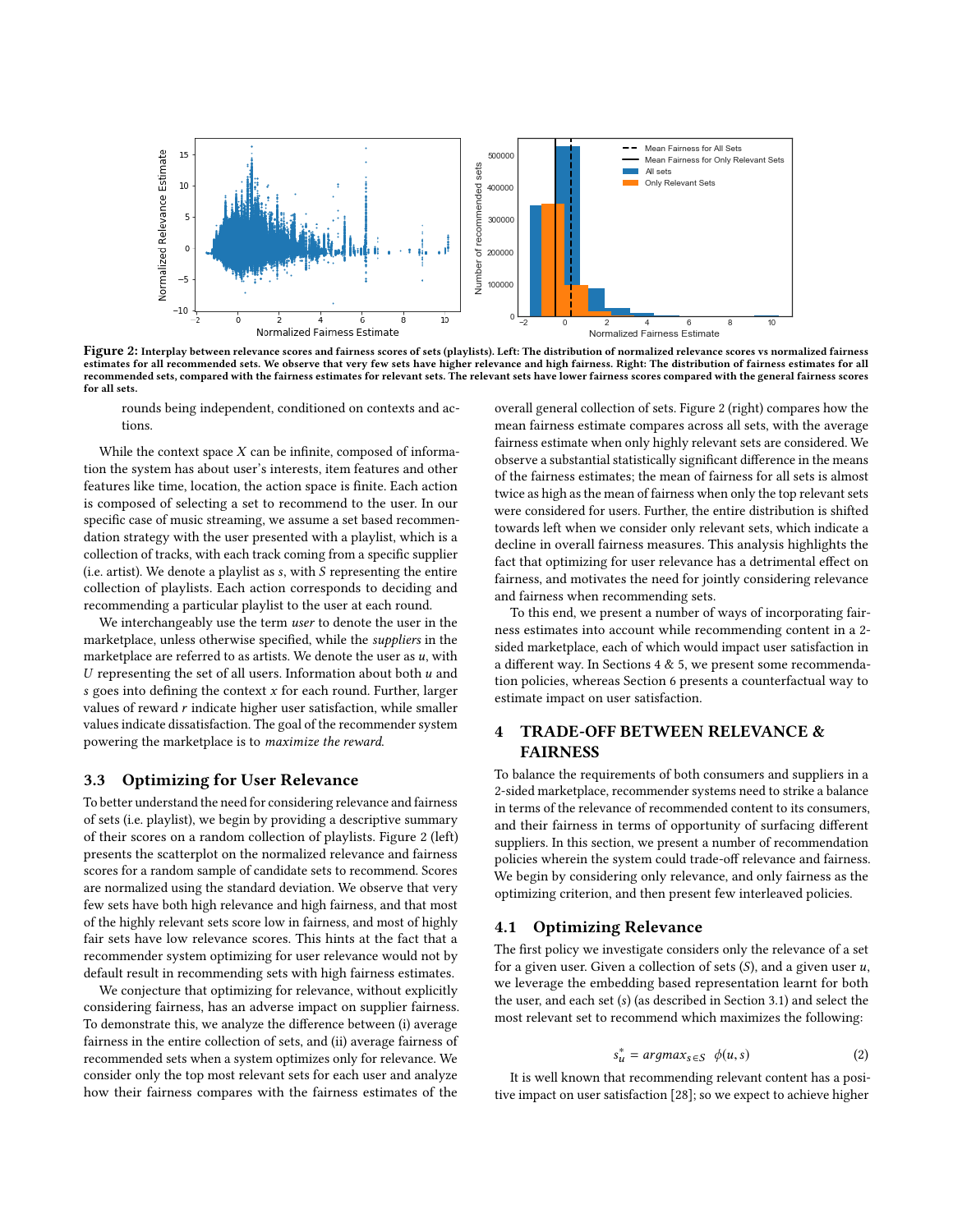user satisfaction estimates for this policy. Further, given the preliminary analysis (Section [3.3\)](#page-3-2), we expect lower fairness estimates for the content recommended using this policy.

## <span id="page-4-5"></span>4.2 Optimizing Fairness

While optimizing for relevance of recommended content to customers can be expected to have a positive impact on customer satisfaction, its important for 2-sided marketplaces to explicitly consider fairness towards different suppliers. The second policy we investigates aims at recommending content which is equally fair towards suppliers. For a given user  $(u)$ , we compute the fairness estimate for each set ( $s \in S$ ), and recommend the set with the maximum fairness estimate. Specifically: Recommend only based on playlist fairness

$$
s_u^* = argmax_{s \in S_u} \ \psi(s) \tag{3}
$$

where  $\psi(s)$  is the fairness estimation function described in Section [3.1,](#page-2-0) and  $S_u$  is the collection of all sets pertinent to the user u. While we anticipate a relatively lower relevance score for the content recommended under this policy, the impact on user satisfaction is hitherto unknown and is discussed in detail in Section [7.](#page-6-0)

## <span id="page-4-2"></span>4.3 Combining Relevance & Fairness

We depart from solely optimizing for relevance or fairness, and present the first interpolated policy, which jointly considers a set's relevance to the user, and its fairness value. For a given user and set, we compute a combined score by a weighted combination of its relevance and fairness estimates, with the parameter  $\beta \in [0, 1]$ deciding on the importance given to each. Specifically:

$$
s_u^* = argmax_{s \in S_u} ((1 - \beta) \phi(u, s) + \beta \psi(s))
$$
 (4)

Varying  $\beta$  from 0 to 1, increases the importance given to relevance of the set to the user, with  $\beta = 0$  defaulting to the fairness-only policy, and  $\beta = 1$  defaulting to the relevance only policy. This policy allows us to understand the interplay between fairness and relevance in finer details, and understand how different differentially weighting fairness and relevance impact satisfaction. We call this the Interpolation policy.

## <span id="page-4-3"></span>4.4 Probabilistic Policy

When combining relevance and fairness, the above policy deterministically combines the estimates via a weighted combination. An alternative is to consider a probabilistic approach of recommendation (*probPolicy*), wherein the weighting factor  $(\beta)$  deciding on whether to recommend content based on fairness or on relevance. Specifically:

$$
s_u^* = \begin{cases} argmax_{s \in S_u} & \text{if } p < \beta \\ argmax_{s \in S} & \phi(u, s) \quad \text{otherwise} \end{cases}
$$

where  $p \in [0, 1]$  is a randomly generated number, and  $\beta \in [0, 1]$ controls the probabilistic focus on relevance and fairness. Lower values of  $\beta$  favor fair sets being recommended and higher values of  $\beta$  favor recommendation of more relevant sets.

## <span id="page-4-4"></span>4.5 Guaranteed Relevance

Often, system designers are wary of negatively impacting user satisfaction, and hence prefer showing relevant content, and consequently avoid risky variants which might harm user satisfaction. To address this concern, we develop a policy which guarantees a certain minimum amount of relevance, following which the model has the freedom to show content based on any criterion, including fairness. Specifically,

$$
s_u^* = argmax_{s \in S_u} \ \psi(s) \tag{5}
$$

$$
s.t. \phi(s, u) \ge \beta
$$

where the constraint  $\phi(s, u) \ge \beta$  ensures that the minimum rele-<br>vance of the recommended content is  $\beta$ . The value of  $\beta$  guarantees vance of the recommended content is  $\beta$ . The value of  $\beta$  guarantees the level of relevance of the recommended content, and the policy selects the set that maximizes fairness from among the set of relevant content. It is important to note that this policy is different to the combination and probabilistic policies presented above, since when combining relevance and fairness, even with  $\beta = 0.8$ , the model gives 0.8 weight to the relevance score, and the resulting recommended set might have a relevance value less than 0.8. The current guaranteed relevance policy overcomes such cases, by ensuring a minimum value of relevance.

While the policies considered so far consider user's interest features while computing relevance, they ignore user level attributes towards fairness. We next propose a personalized policy which considers the extent to which any given user is tolerant to content which is fair towards suppliers.

# <span id="page-4-0"></span>5 ADAPTIVE POLICY

We conjecture that users have varying extent of sensitivity towards fair content, with some users only interested in a particular group of suppliers, while others being more flexible around the distribution of suppliers exposed in the recommended content. Such user level disposition towards fairness motivates the need to develop a user-affinity aware recommendation policy which computes user's affinity towards different types of content (especially fair sets), and adaptively leverages such user-level affinity to recommend content. We next describe the computation of user level affinity (Section [5.1\)](#page-4-1) and present the affinity aware recommender policy (Section [5.2\)](#page-5-1).

# <span id="page-4-1"></span>5.1 User Fairness Affinity

To compute user's propensity to like fair content, we leverage historic interaction logs to compute how users behave differently to relevant and fair recommended sets. For each user, for the scope of this section, we assume access to their satisfaction metrics, and compute the difference in user satisfaction when recommended relevant content, versus when recommended fair content. More specifically, we compute fairness affinity as:

$$
\xi_u = \frac{1}{|N_{0} - \alpha_1|} \sum_{\psi(u,s) > \alpha_1} \zeta(u,s) - \frac{1}{|N_{0} - \alpha_2|} \sum_{\psi(u,s) > \alpha_2} \zeta(u,s)
$$
\n(6)

where  $N_{\cdot > \alpha_1}$  represents the number of sets which satisfy the appropriate constraint  $\phi(u, \epsilon) \ge \alpha_1$ . We consider the difference in propriate constraint  $\phi(u, s) > \alpha_1$ . We consider the difference in historic user satisfaction with relevant content  $(\sum_{\phi(u,s) > \alpha_1} \zeta(u,s))$ ,<br>and fair content respectively  $(\sum_{u \in \mathcal{U}} \zeta(u,s))$ , with  $\alpha_1$  and  $\alpha_2$ and fair content respectively  $(\Sigma_{\psi(u,s) > \alpha_2} \varsigma(u,s))$  with  $\alpha_1$  and  $\alpha_2$ <br>deciding the specific relevance and fairness thresholds. A lower deciding the specific relevance and fairness thresholds. A lower value of  $\xi_u$  indicates that the user is not very tolerant towards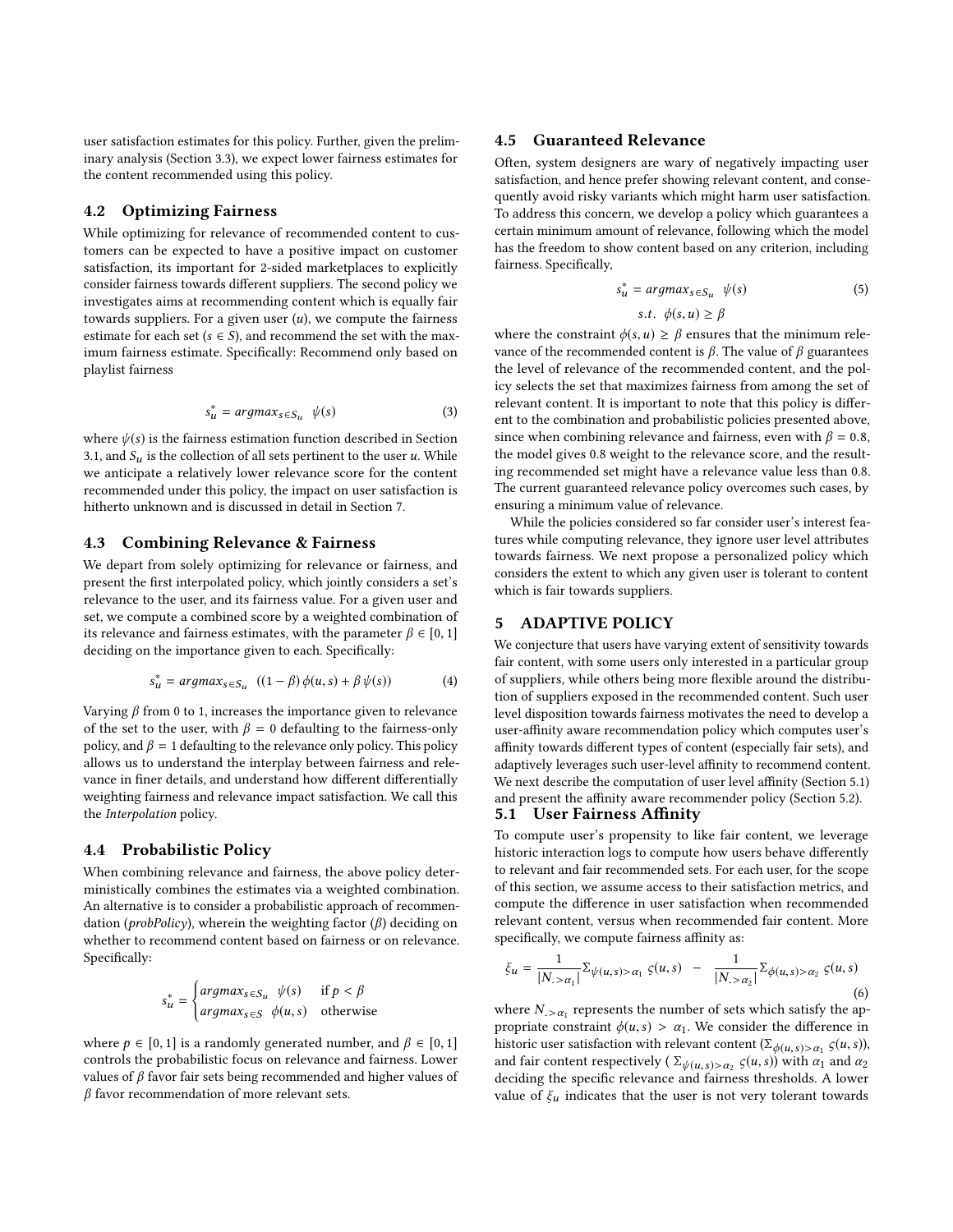fairness content, with a large dip in satisfaction being observed when moving towards fair recommendations instead of relevant recommendations. Similarly, higher values of  $\xi_u$  indicate that the user satisfaction does not change with relevant and fair content, and that the user is more tolerant towards fair content. We next present a recommendation policy which leverages the user affinity towards fair content.

## <span id="page-5-1"></span>5.2 Affinity aware Recommender

Given each user's affinity towards fair content, we propose an adaptive policy for recommending sets, which recommends only relevant sets to users who have a low affinity score, and fair content to users who have a high affinity score. While there are multiple ways of implementing this adaptive policy, we consider two formulations. First, we begin by a simple extreme case formulation wherein we optimize for relevance for users with negative affinity scores, and optimize for fairness for users with a positive score. Specifically, we define Adaptive - I as:

$$
s_u^* = \begin{cases} argmax_{s \in S_u} & \text{if } \xi_u > = 0\\ argmax_{s \in S} & \phi(u, s) \text{ if } \xi_u < 0 \end{cases}
$$

Additionally, we consider an adaptive variant of the interpolation policy, which goes beyond positive/negative bifurcation of affinity scores, and uses its exact estimate to select the recommended set. To this end, we normalize the user affinity scores across all users using the standard deviation of its distribution, and re-weight the score of each candidate set treating the normalized affinity score as a weighting parameter. Specifically, we define Adaptive - II as:

$$
s_u^* = \operatorname{argmax}_{s \in S_u} \quad ((1 - \hat{\xi}_u) \phi(u, s) + \hat{\xi}_u \psi(s)) \tag{7}
$$

$$
\hat{\xi}_u = \frac{\xi_u - \mu_{\xi_u}}{\sigma_{\xi_u}}
$$

with  $\hat{\xi_u}$  denoting the standard deviation normalized value of the user affinity estimate.

While the above mentioned policies allow us to trade-off relevance of a set to a customer and fairness of a set towards different suppliers, the goal of this paper is to investigate their impact on user satisfaction. While relevance and fairness are easier to compute offline, their impact on user satisfaction is indeed hard to measure since most metrics that estimate satisfaction depend on user feedback, and are hard to estimate offline. The next section outlines a counterfactual estimation approach to compute user satisfaction metrics.

# <span id="page-5-0"></span>6 UNBIASED ESTIMATION OF USER SATISFACTION

Estimating user satisfaction is a non-trivial problem, with most solutions based on running a controlled experiment (i.e. an A/B test). However, these experiments usually require non-trivial engineering resources and are time-consuming. Furthermore, they impact live users, and can have a detrimental effect on user retention and experience. To this end, we advocate the use of counterfactual estimation techniques for unbiased offline evaluation of user satisfaction in recommendation setting. Compared to A/B tests, offline evaluation allows multiple models to be evaluated on the same log, without the need to be run online. Effectively, this technique makes it possible to

run many A/B tests simultaneously, leading to substantial increase in experimentation agility. Indeed, trying various recommendation policies around trading-off relevance to achieve higher fairness can have a negative impact on user experience, and thus, the ability to make offline estimates of user satisfaction is strongly desired. To the best of our knowledge, this work is among the first to advocate the use of counterfactual techniques as a subroutine for evaluation of trade-off policies in recommendation settings.

#### 6.1 Unbiased Estimator

Most satisfaction metrics are computed from user feedback, which in case of contextual bandits is embodied as the reward signals observed. An important observation in contextual bandits is that, only rewards of chosen actions are observed. For offline policy evaluation, such partial observability raises a related difficulty. Data in a contextual bandit is often in the form of  $(x, a, r_a)$ , where a is the action chosen for context  $x$  when collecting the data, and  $r_a$  is the corresponding reward. If this data is used to evaluate a policy  $\pi$ , which chooses a different action  $\pi(x) \neq a$ , then we simply do not have the reward signal to evaluate the policy in that context.

In this section, the recommender system is modeled as a stochastic policy  $\pi$  that specifies a conditional distribution  $\pi(a|x)$ (a deterministic policy is a special case). The value of a policy  $\pi$ , denoted  $V(\pi)$ , is defined as the expected reward when following  $\pi$ :

$$
V(\pi) = \mathbb{E}_{x \sim D} \mathbb{E}_{a \sim \pi(.|x)} \mathbb{E}_{r \sim D(.|x,a)}[r] \tag{8}
$$

To compute user satisfaction metrics, we rely on off-policy evaluation under the contextual bandit setting described above. Offpolicy evaluation enables estimation of the value of a new policy  $\pi$ , called the target policy, using the logged data. For the logged data, we rely on collecting randomized data which has been shown to be crucial for drawing valid causal conclusions [\[22\]](#page-8-29). To collect the randomized data, for each user interaction, we observe the context  $x \sim D(x)$ , and a random action  $a \in A$  is drawn according to a uniform distribution over the action space, and the corresponding reward  $r_a$  and probability mass  $p_a$  are logged. The probabilities  $p_a$  are usually called propensity scores and the data thus collected exploration data, owing to the exploration of all actions with a nonzero probability. This process helps us in collecting a dataset of the form  $(x, a, r_a, p_a)$ .

Using the exploration data, we rely on the inverse propensity score (IPS) estimator [\[12\]](#page-8-30), which is provably unbiased. The IPS estimator re-weights the exploration data according to ratios of action probabilities under the target and exploration policy. The target policies are the different recommendation policies proposed in Sections [4](#page-3-1) & [5.](#page-4-0) To evaluate a target policy (say  $\pi$ ) using the logged exploration data, we define the IPS estimator is as follows:

$$
\hat{V}_{offline}(\pi) = \sum_{\forall (x, a, r_a, p_a)} \frac{r_a \, \mathbb{1}(\pi(x) = a)}{p_a} \tag{9}
$$

where  $\mathbb{1}(\pi(x) = a)$  is the set indicator function which evaluates to 1 if the action selected by the target policy matches the exploration data collection policy, else it evaluates to 0.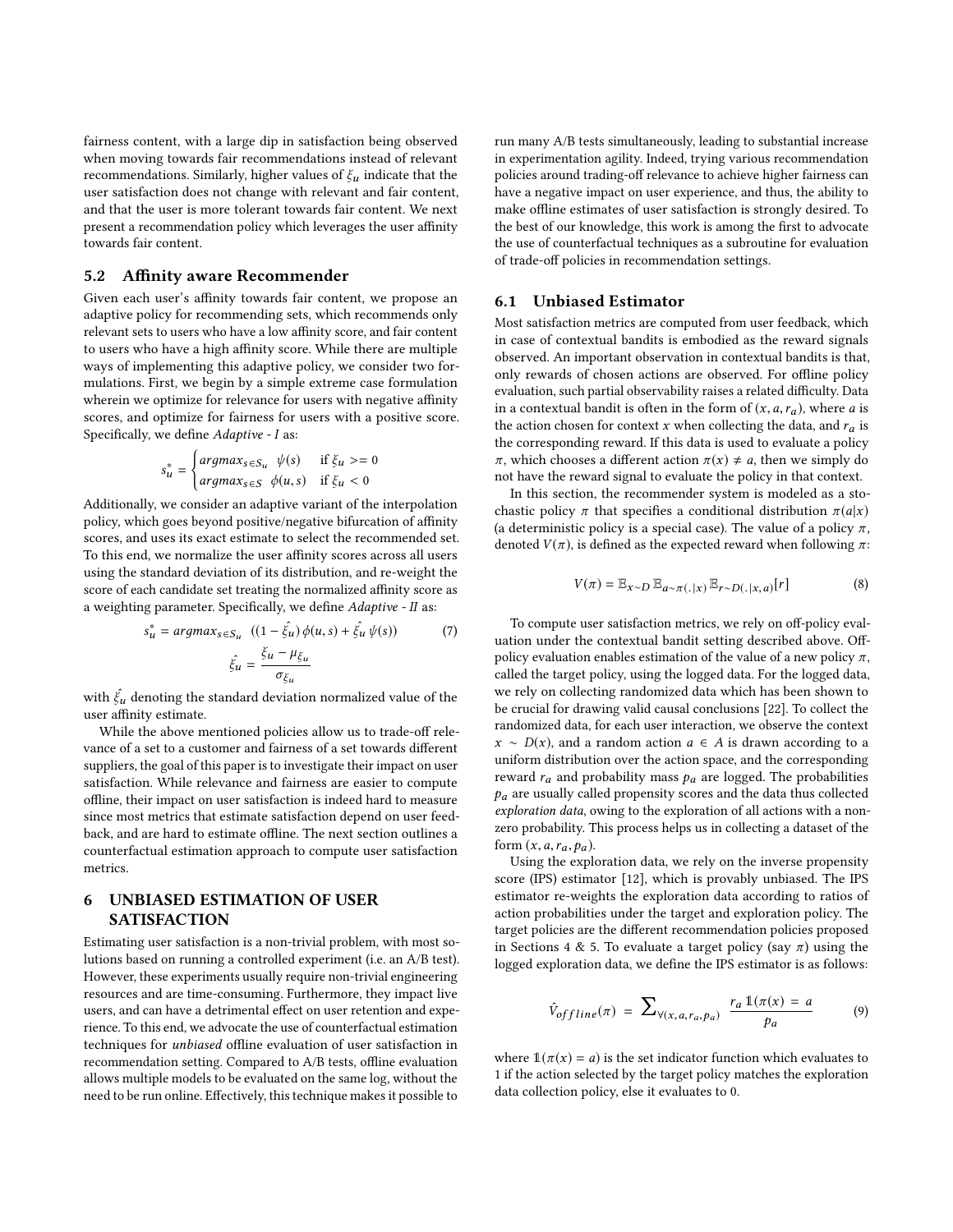The key observation of the estimator is that, for any context  $x$ , if one chooses action a randomly according to the uniform distribution, then the user satisfaction metric can be computed as:

$$
r_{\pi(x)} = \mathbb{E}_a \left[ \frac{r_a \, \mathbb{1}(\pi(x) = a)}{p_a} \right] \tag{10}
$$

With this equality, one can show the unbiasedness of the offline estimator [\[15\]](#page-8-27):

$$
\mathbb{E}\left[\hat{V}_{offline}(\pi)\right] = V(\pi) \tag{11}
$$

for any  $\pi$  provided that every  $p_a$  is non-zero. In other words, as long as we can randomize action selection, we can construct an unbiased estimate for any policy without even running it on users. This benefit is highly desirable, since the offline evaluator allows one to simulate many A/B tests in a fast and inexpensive way, and compute user satisfaction estimates.

## 6.2 Verification of Randomized Data & Propensity Scores

An important prerequisite for the unbiasedness guarantee of the IPS estimator is that the propensities scores are all non-zero, i.e.  $p_a > 0$   $\forall a$ . We employ a uniform distribution over the action space; thus, for each user, we select a set to recommend in uniformly random fashion from among the pool of sets pre-selected for the user. Thus,  $p_a = \frac{1}{K_a}$  $\frac{1}{K_u}$ , where  $K_u$  is the number of sets in the pool for the user  $u$ .

To verify the propensity scores, we perform two simple tests:

- (1) Arithmetic Mean Test: we compare the number of times a particular action  $a \in A$  appears in the data to the expected number of occurrences conditioned on the logged propensity scores. We noticed that the gap is not significant, which indicates no errors in the randomized data collection process.
- (2) Harmonic Mean Test: Following insights from Li et al. [\[14\]](#page-8-23), we confirm the following equality:

$$
\mathbb{E}_a \left[ \frac{1(a=a^*)}{p_{a^*}} + \frac{1(a \neq a^*)}{1-p_{a^*}} \right] \equiv 2
$$

We compared the mean of the above random variable from the data, and verified its closeness to the expected value, 2.

The above checks confirm sanity of the random exploration data we collected, which enables us to trust the unbiasedness of the user satisfaction estimates.

## <span id="page-6-0"></span>7 EMPIRICAL EVALUATION

We present detailed results on how relevance and fairness impact user satisfaction.

# 7.1 Dataset

We use logged feedback data and live production traffic from an online music streaming service to evaluate different recommendation policies. The exploration data gathering AB test was run for 2 weeks period in November 2017, wherein we collected data for a random collection of over 400K users, their interactions with over 5000 sets (playlists). In total, the dataset comprised of tracks

<span id="page-6-1"></span>

| <b>Recommendation Policy</b> | <b>User Satisfaction Estimate</b> |
|------------------------------|-----------------------------------|
| Only Fairness                | 0.420                             |
| Only Relevance               | 0.650                             |
| Adaptive - I                 | 0.709                             |
| Adaptive - II                | 0.729                             |

Table 1: User satisfaction estimates for a subset of recommendation policies considered.

from a total of over 49K artists, which gives us a good mix of both consumers (users) and suppliers (artists).

## 7.2 Comparing Different Trade-off Policies

We begin by considering the first two recommendation policies: Optimizing Relevant, and optimizing Fairness, and present user satisfaction estimates for the two policies in Table [1.](#page-6-1) The results confirm our initial hypothesis: recommending relevant content has a positive impact on customer satisfaction, while recommending fair content harms user satisfaction. We observe that a relative decline of 35% in satisfaction on moving from a focus on relevance to a focus on fairness. These initial results further motivate the need for interpolating between relevance and fairness.

We next evaluate the interpolated Fairness and Relevance policy presented in Section [4.3.](#page-4-2) We vary the  $\beta$  parameter from 0 to 1, to differentially weight relevance and fairness estimates for each set and present the impact on user satisfaction for all such interpolated cases in Figure [3](#page-7-0) (left). We observe a gradual improvement in user satisfaction metric when we move from  $\beta = 0$  to  $\beta = 1$ , with the lowest user satisfaction estimate of 0.420 on the most fair policy, which increases by ∼ 10% to 0.46 for a policy which equally weights relevance and fairness when computing the final score for each recommended set. Further, we observe a sharp increase in user satisfaction when we increase the importance given to relevance to 0.7 and beyond. A net gain in user satisfaction of ∼ 40% is observe over the most fair policy with  $\beta = 0.7$ . Finally, we do not observe significant improvements in user satisfaction beyond  $\beta$  = 0.8, which suggests that recommender systems could easily give 20% importance to fairness of sets without severe impact on user satisfaction.

We observe a similar incremental trend and range of user satisfaction estimates for the probabilistic policy of recommendation presented in Section [4.4.](#page-4-3) The probabilistic policy makes a probabilistic choice based on the value of the  $\beta$  parameter to either recommend a set based on its fairness score or relevance score. As shown in Figure [3](#page-7-0) (middle), we observe a linear increase in satisfaction as we enable the algorithm to pick the most relevant set to be recommended. Different from the interpolated policy, we observe a slightly lower estimate of user satisfaction for the probabilistic policy, which is expected since the interpolated policy values relevance in a deterministic manner, while in this policy, even for higher values of  $\beta$ , (say) 0.9, the system may decide to show fair content in 10% of cases, which would bring down the user satisfaction estimate.

#### 7.3 Guaranteeing Relevance

Having guarantees on the relevance of recommended sets to users is often desirable for system designers as it ensures that user experience is not substantially degraded. To this end, the recommendation policy proposed in Section [4.5](#page-4-4) optimizes for fairness with guarantees on relevance. Figure [3](#page-7-0) (right) presents user satisfaction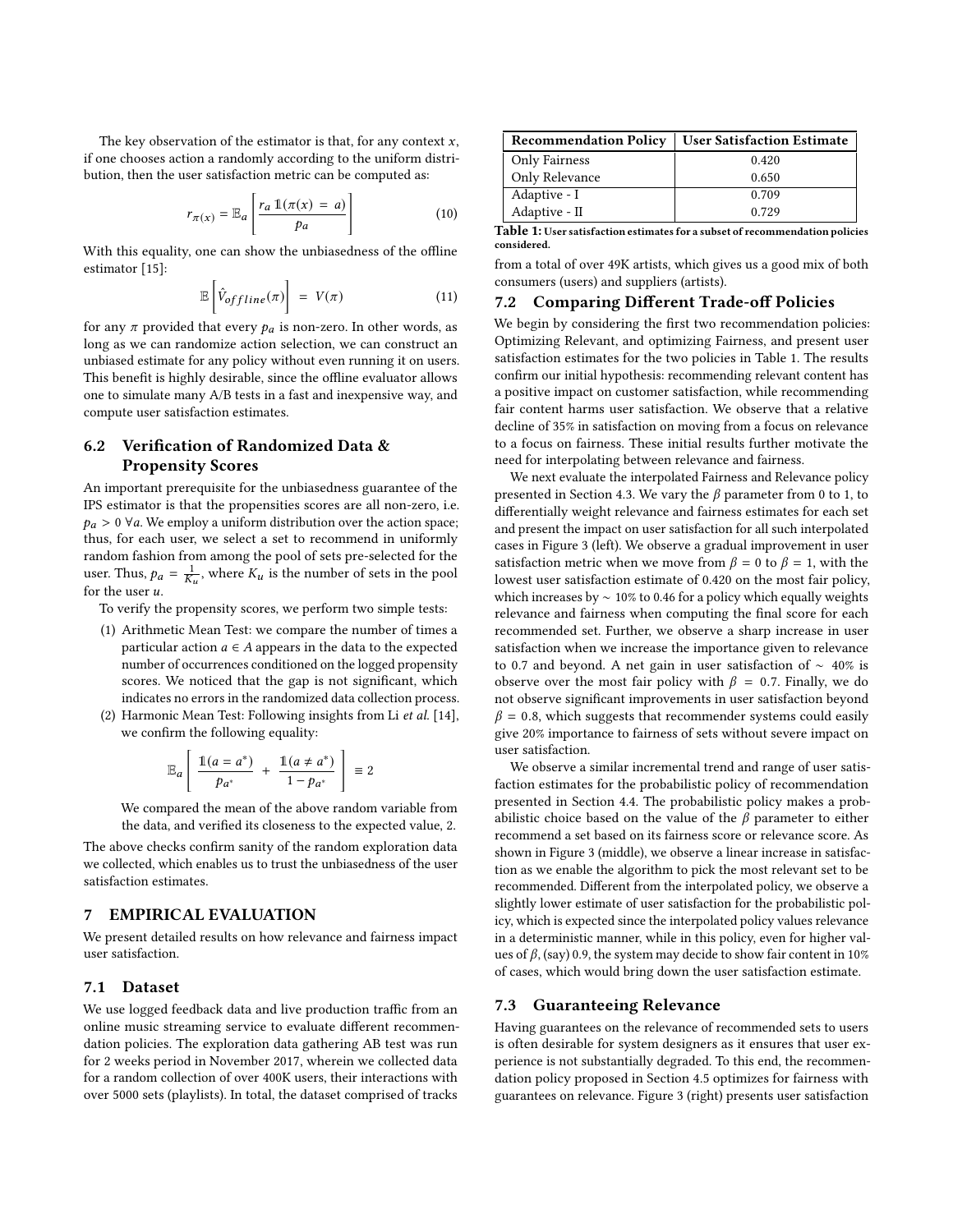<span id="page-7-0"></span>

<span id="page-7-1"></span>Figure 3: satisfaction estimates for the Interpolated recommendation policy (left), probabilistic policy (middle) and guaranteed relevance policy (right). As we weight relevance more importantly than fairness, we observe a consistent increase in user satisfaction.

|     | Interpolation | Guaranteed | probPolicy |
|-----|---------------|------------|------------|
| 0.1 |               | 1          |            |
| 0.2 | 0.99          |            | 0.97       |
| 0.3 | 0.99          | 0.75       | 0.94       |
| 0.4 | 0.98          | 0.69       | 0.89       |
| 0.5 | 0.96          | 0.62       | 0.83       |
| 0.6 | 0.82          | 0.55       | 0.76       |
| 0.7 | 0.56          | 0.48       | 0.69       |
| 0.8 | 0.43          | 0.41       | 0.60       |
| 0.9 | 0.35          | 0.36       | 0.51       |
| 1   | 0.30          | 0.31       | 0.41       |

Table 2: Impact on Fairness estimates for different policies.

estimates for varying levels of relevance guarantees. We observe a strictly linear trend with user satisfaction increasing from 0.36 to 0.84 as we vary  $β$  from 0 to 1 with step sizes of 0.1. Indeed, as we guarantee more relevance the satisfaction increases. We additionally observe that the absolute satisfaction values for this policy are higher than the estimates reported for other policies, with the maximum satisfaction peaking at 0.84 versus a maximum peak of 0.6 and 0.64 for the interpolated and probabilistic policies.

## 7.4 Impact of User Affinity

The policies evaluated so far have ignored user level traits, specifically user's affinity towards fair content. Affinity aware recommendation policy proposed in Section [5](#page-4-0) considers user's tolerance towards fair content, and adaptively recommends fair content to users who have a positive affinity towards fair content, and only recommends relevant content to users who do not prefer fair content. Table [1](#page-6-1) presents the user satisfaction estimates for the two adaptive recommendation policies. We observe that the adaptive policies perform better than the best performing case in both interpolated policy and probabilistic policy, with 9% and 12% gains in user satisfaction. This suggests that users who have a higher affinity towards fair content, indeed have higher satisfaction when presented with fair content. Among the two variants of the adaptive policies proposed, we observe that the normalized affinity score based policy performs better than the simple extreme case policy. These results highlight that personalizing the recommendation policy and adapting based on user level affinity is better than globally balancing relevance and fairness.

## 7.5 Impact on Fairness

The results so far have considered how trading-off relevance and fairness impact user satisfaction. In this section, we explicitly focus

on the potential loss of fairness estimates observed in different recommendation policies. Table [2](#page-7-1) presents the average fairness of the recommended sets under different recommendation policies and varying  $\beta$  values, which trade-off relevance and fairness. For all the three trade-off policies, we observe a high fairness value for  $\beta = 0$  and  $\beta = 1$  value. There is a stack dip in fairness values in average fairness of recommended sets in guaranteed relevance based recommendation policy, with the mean fairness value falling to 0.75 and 0.55 with  $\beta = 0.3$  and  $\beta = 0.5$ , respectively. On the other hand, the other two policies have a relatively higher mean fairness even for  $\beta = 0.5$ . This suggests that for interpolated and probabilistic policy, giving equal weight to fairness and relevance estimates does not negatively impacts mean fairness estimates to large extent, with the mean fairness estimates being 0.96 and 0.83 for the interpolated and probabilistic policy respectively.

Overall, the mean fairness value remains relatively higher for the probabilistic policy, than other policies, which suggests the use of probabilistic policy for recommendation in cases where the marketplace designers do not want to severely impact fairness while keeping relevance higher.

## 7.6 Cost vs. Benefit Analysis

Given the trade-off between relevance and fairness and their impact on user satisfaction in the results presented so far, we take a holistic look at the cost-benefit offered by the different recommendation policies. Table [3](#page-8-31) presents a detailed analysis of the percentage gain in fairness, relevance and satisfaction observed for the different policies. To compute the percentage loss in fairness for any policy, we compare the mean fairness of the sets recommended by that policy, and compute how much it differs from the best achievable fairness estimate, i.e., we compute its percentage different with the fairness obtained for the Optimizing Fairness policy (Section [4.1\)](#page-3-3). Analogously, to obtain the loss in relevance for a policy, we compute how much the mean relevance of the recommended sets differs from the best possible relevance (i.e. mean relevance estimate obtained for the Optimizing Relevance policy (Section [4.2\)](#page-4-5). Finally, we compute the gain in satisfaction by computing the difference with respect to the satisfaction score obtained in the Optimizing Relevance policy (Section [4.2\)](#page-4-5).

The results presented in Table [3](#page-8-31) enable us to select cases wherein the loss observed in fairness and relevance is minimized while maximizing the gains in satisfaction. While the interpolated policy suffers from low loss in relevance and satisfaction, it severely impacts fairness with losses ranging from 42 to 64%. For the probabilistic policy, we observe balancing fairness and relevance with  $\beta = 0.7$